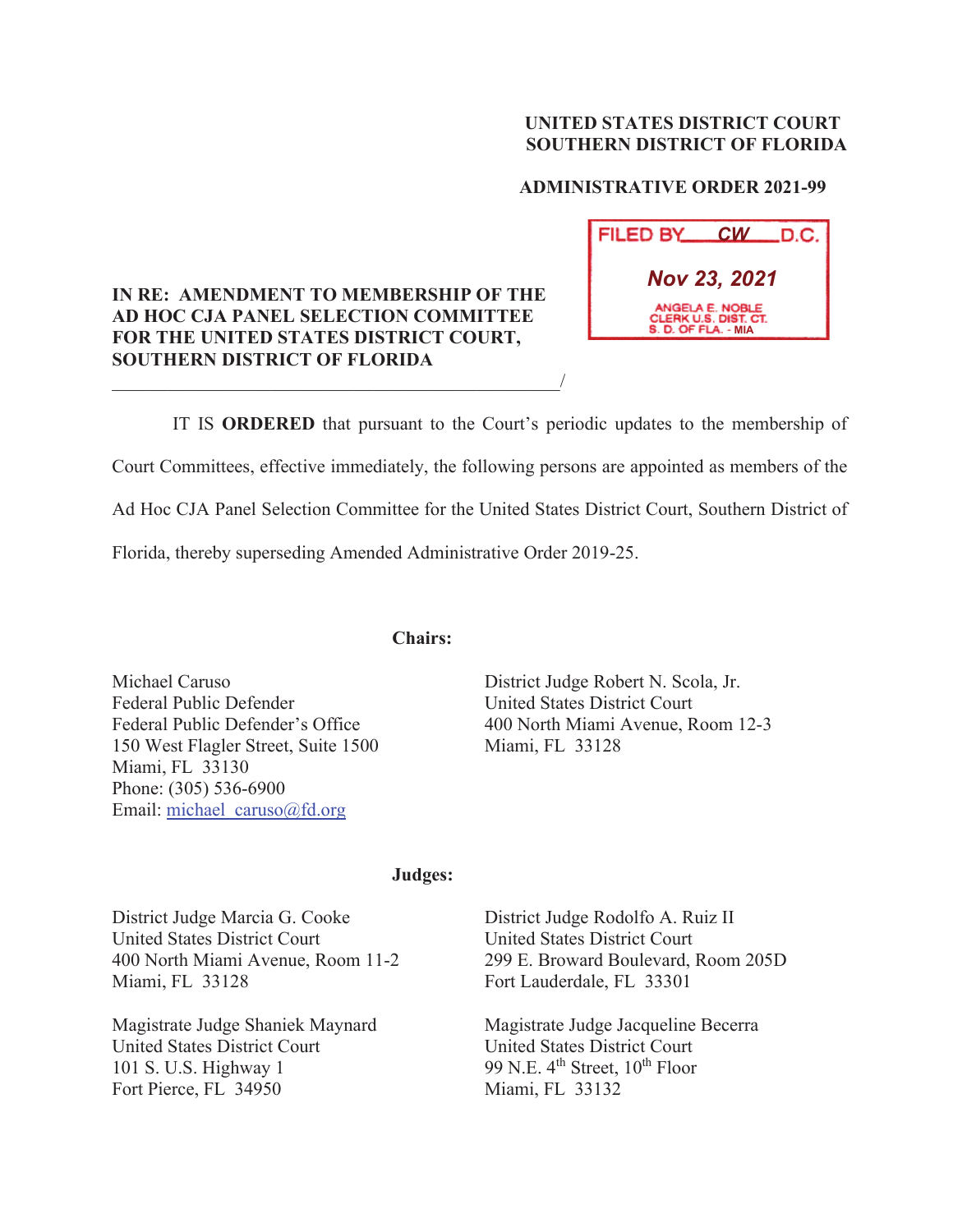# **Members:**

| Jacqueline Arango, Esq.                     | Henry Bell, Esq.                           |
|---------------------------------------------|--------------------------------------------|
| Akerman LLP                                 | <b>Bell Rosquete Reyes PLLC</b>            |
| Three Brickell City Centre                  | 999 Ponce de Leon Boulevard, Suite 1120PH  |
| 98 S.E. 7 <sup>th</sup> Street              | Coral Gables, FL 33134                     |
| Miami, FL 33131                             | Phone: (305) 570-1610                      |
| Phone: 305-374-5600                         | Email: hbell@brresq.com                    |
| Email: jacqueline.arango@akerman.com        |                                            |
|                                             |                                            |
| James Benjamin, Esq.                        | Sowmya Bharathi                            |
| Benjamin, Aaronson, Edinger & Patanzo       | <b>Assistant Federal Public Defender</b>   |
| 1700 E Las Olas Boulevard, Suite 202        | Federal Public Defender's Office           |
| Fort Lauderdale, FL 33301                   | 150 West Flagler Street, Suite 1700        |
| Phone: (954) 779-1700                       | Miami, FL 33130                            |
| Email: sexlaw@bellsouth.net                 | Phone: (305) 530-7000                      |
|                                             | Email: sowmya bharathi@fd.org              |
|                                             |                                            |
| Marissel Descalzo, Esq.                     | Ann Marie Fitz, Esq.                       |
| Tache Bronis and Descalzo, P.A.             | Law Office of Ann Fitz                     |
| 150 S.E. 2 <sup>nd</sup> Avenue, Suite 600  | 500 S. Australian Avenue, Suite 542        |
| Miami, FL 33131                             | West Palm Beach, FL 33401                  |
| Phone: (305) 537-9565                       | Phone: (561) 932-1690                      |
| Email: mdescalzo@tachebronis.com            | Email: ann@fedlawgroup.com                 |
| Randee Golder, Esq.                         | David A. Howard, Esq.                      |
| Randee J. Golder, P.A.                      | David A. Howard, P.A.                      |
| P.O. Box 243756                             | 25 S.E. 2 <sup>nd</sup> Avenue, Suite 1105 |
| Boynton Beach, FL 33424-3756                | Miami, FL 33131                            |
| Phone: (561) 676-2585                       | Phone: (786) 360-6056                      |
| Email: rigolder@bellsouth.net               | Email: david@davidhowardlaw.com            |
|                                             |                                            |
| Marshall Dore Louis, Esq.                   | Faith Mesnekoff, Esq.                      |
| <b>Boies Schiller Flexner</b>               | Faith Mesnekoff, P.A.                      |
| 100 S.E. 2 <sup>nd</sup> Street, Suite 2800 | 9100 S. Dadeland Boulevard, Suite 1500     |
| Miami, FL 33131                             | Miami, FL 33156                            |
| Phone: (305) 539-8400                       | Phone: (786) 497-7071                      |
| Email: mlouis@bsfllp.com                    | Email: faith@mesnekofflaw.com              |
|                                             |                                            |
| Silvia Pinera-Vazquez, Esq.                 | Peter Raben, Esq.                          |
| Pinera-Vazquez Law Firm                     | Peter Raben, P.A.                          |
| 1200 Brickell Avenue, Suite 520             | 6409 Grebe Court                           |
| Miami, FL 33131                             | Lake Worth, FL 33463                       |
| Phone: (305) 443-0629                       | Phone: (305) 379-1401                      |
| Email: sbp@pineravazquezlaw.com             | Email: praben@bellsouth.net                |
|                                             |                                            |